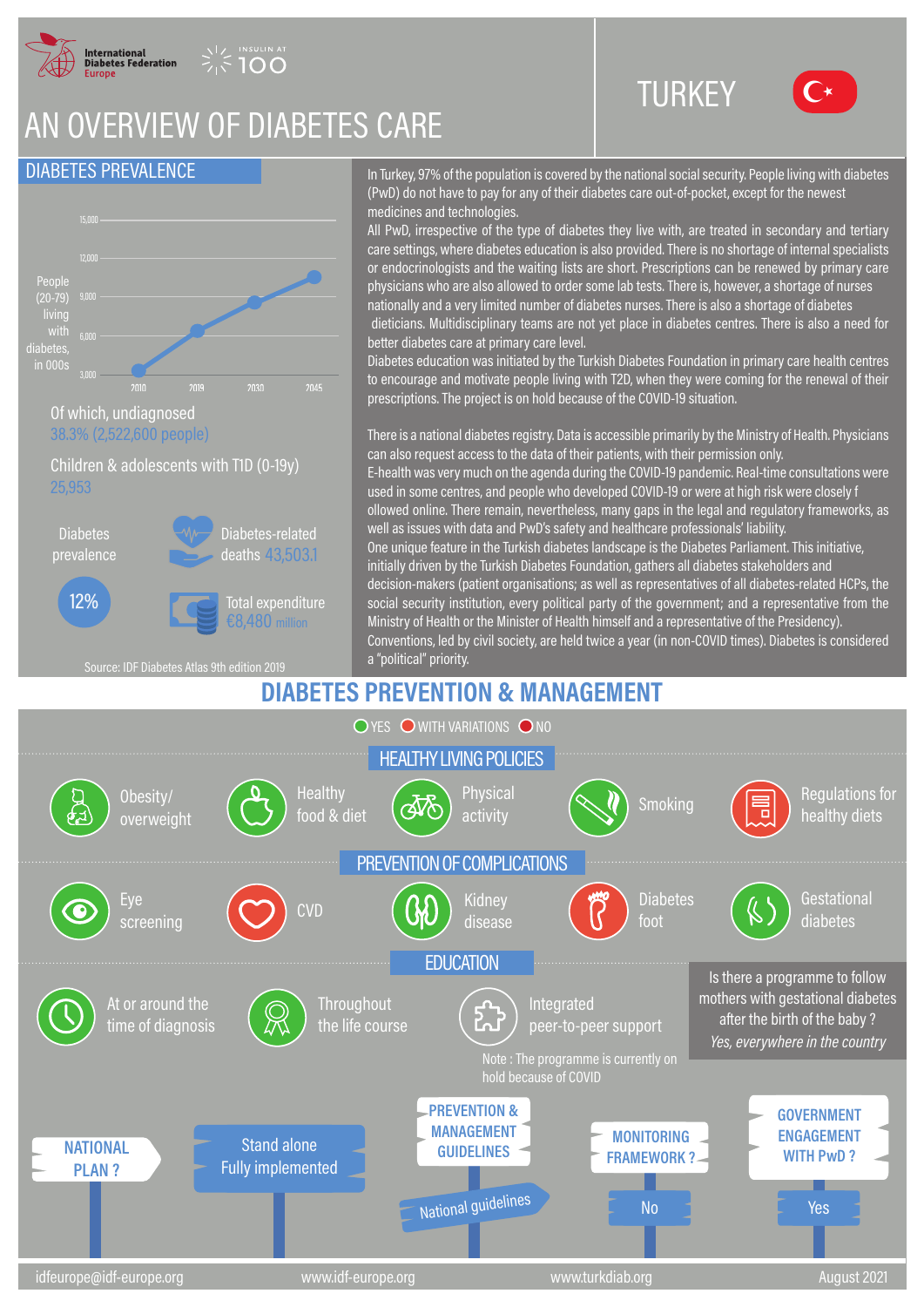Note: the national diabetes register is based on the International Classification of Diseases (ICD)-10 codes. People living with diabetes are registered either as IDDM (insulin dependent diabetes mellitus) or as NIDDM (non-insulin dependent diabetes mellitus).

The implementation of the National Diabetes Plan is supplemented by two other initiatives "Diabetes 2020: Vision and targets-Turkey" and the "Diabetes Parliament". Both initiatives are coordinated by the Turkish Diabetes Foundation and carried out with the participation of diabetes-related NGOs and representatives of decision-makers including the Ministry of Health.

A structured peer-to-peer education programme coordinated by the Turkish Diabetes Foundation was carried out in 21 cities in Turkey and reached more than 25,000 PwD To ensure sustainability of the peer-to-peer programmes, an official certification program for the peer advisers should be put in place.

## **ACCESS TO CARE, TECHNOLOGIES, MEDICINES AND SUPPLIES**